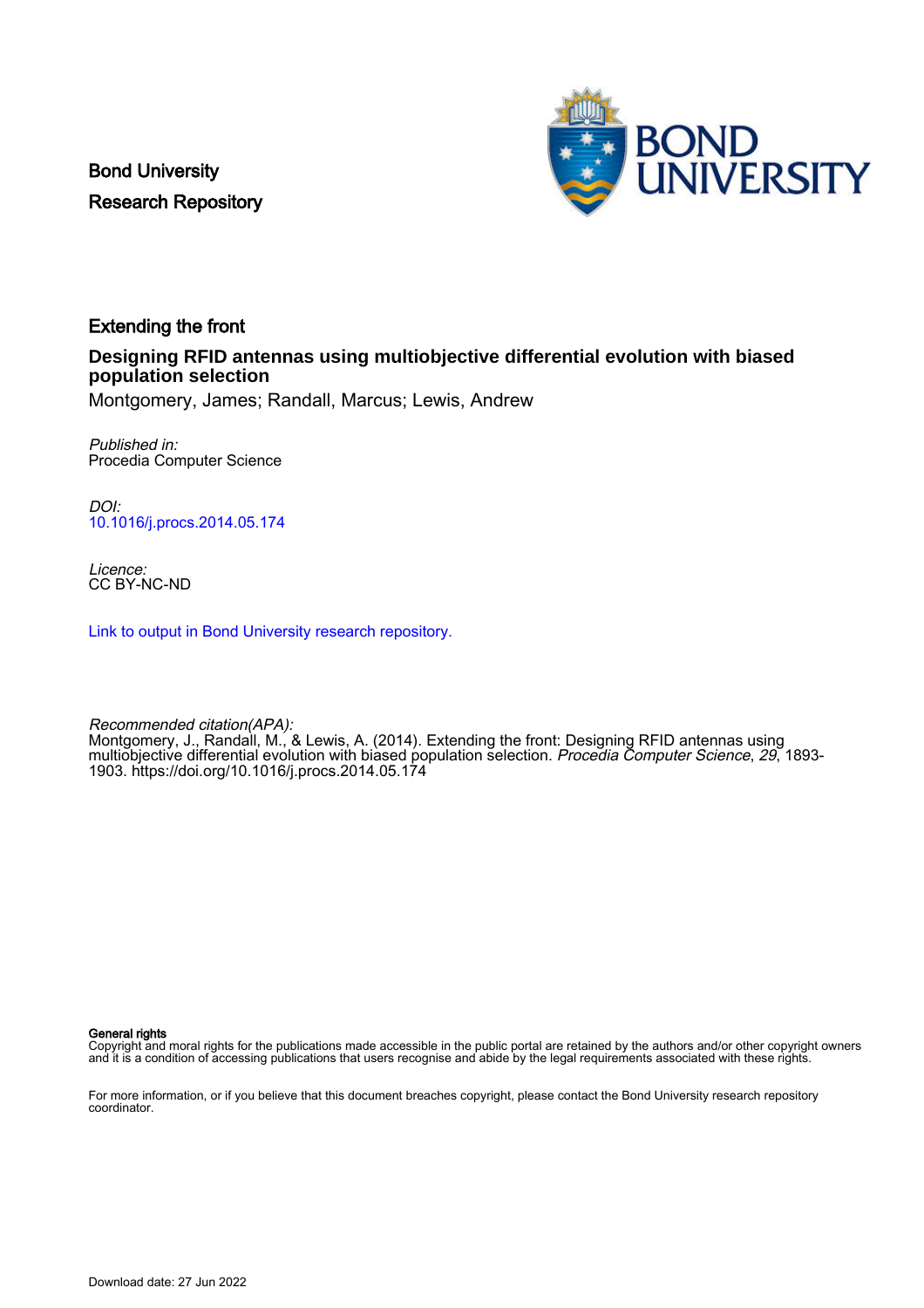



## Procedia Computer Science

Volume 29, 2014, Pages 1893–1903



ICCS 2014. 14th International Conference on Computational Science

# Extending the Front: Designing RFID Antennas using Multiobjective Differential Evolution with Biased Population Selection

James Montgomery<sup>1</sup>, Marcus Randall<sup>2</sup>, and Andrew Lewis<sup>3</sup>

<sup>1</sup> School of Engineering and ICT, University of Tasmania, Australia james.montgomery@utas.edu.au 2<br>2 Department of Informatics, Bond University, Queensland, Australia

mrandall@bond.edu.au  $^3$  Institute for Integrated and Intelligent Systems, Grifth University, Queensland, Australia a.lewis@griffith.edu.au

#### **Abstract**

RFID antennas are ubiquitous, so exploring the space of high efficiency and low resonant frequency antennas is an important multiobjective problem. Previous work has shown that the continuous solver differential evolution (DE) can be successfully applied to this discrete problem, but has difficulty exploring the region of solutions with lowest resonant frequency. This paper introduces a modified DE algorithm that uses biased selection from an archive of solutions to direct the search toward this region. Results indicate that the proposed approach produces superior attainment surfaces to the earlier work. The biased selection procedure is applicable to other population-based approaches for this problem.

Keywords: multiobjective optimisation, weighted preferences, RFID antenna design, differential evolution

## **1 Introduction**

First introduced in 1948 [21], radio frequency identification (RFID) has become one of the major methods for the tracking and identification of goods and items, particularly within logistics and supply chains [9]. An RFID system consists of two basic components: a reader and a tag (containing an antenna). The reader sends an RF signal which can power the receiver (the tag). This in turn will radiate back a signal to the reader [20]. This backscattered signal usually contains a number that uniquely identifies the tag, and hence item. A key design objective for the antenna is improving the read range (the distance the signal can be sent and received), which is affected by two main factors: read range is generally inversely proportional to an antenna's resonant frequency,  $f_0$ , and proportional to its gain (related to its efficiency,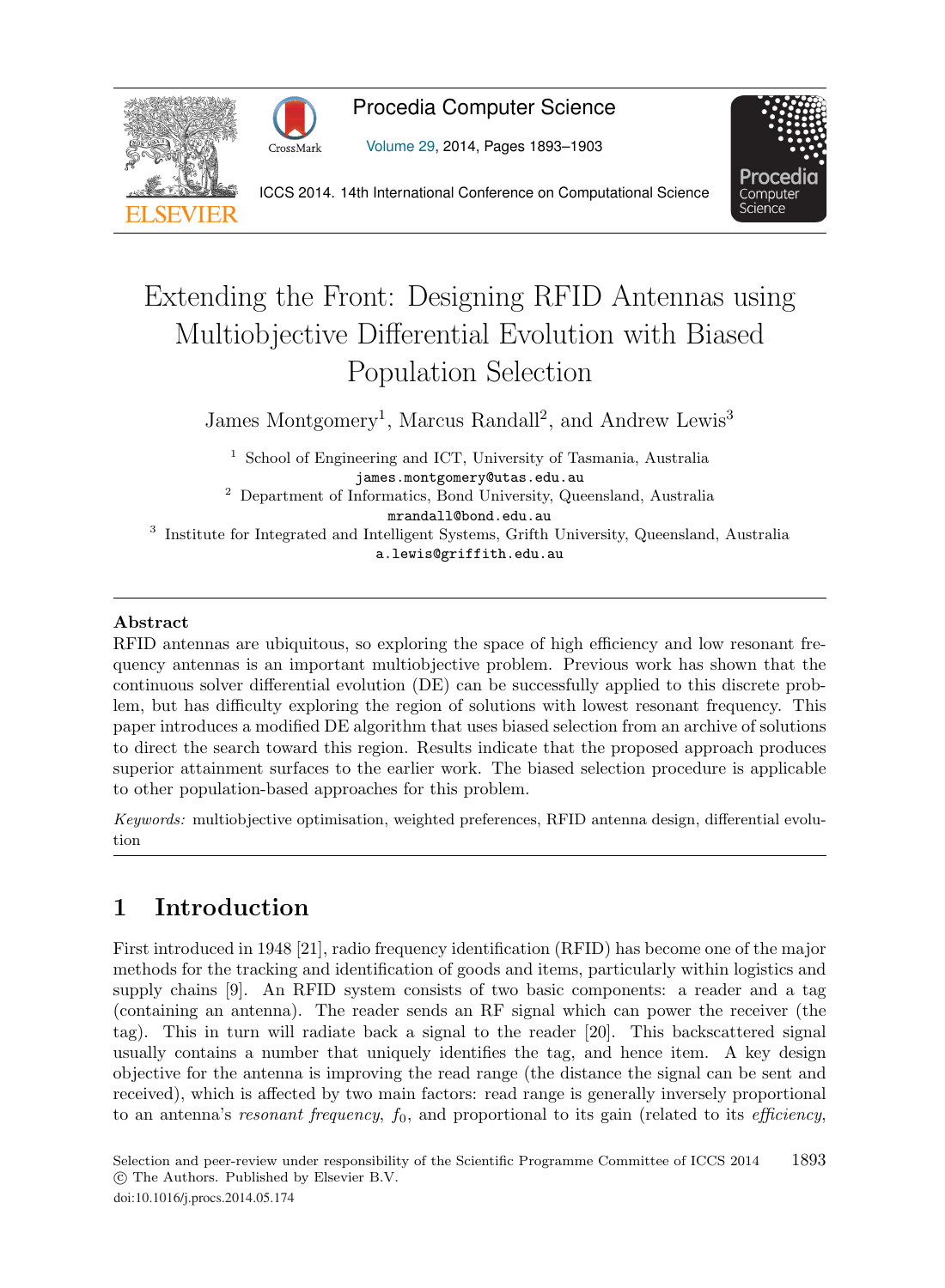

Figure 1: (a)  $A$  5  $\times$  5 antenna grid. (b) A meander line RFID antenna defined on that grid. (c) The complete dipole antenna produced by mirroring the solution shown in (b); the two halves are joined by a 6mm bridge.

 $\eta$ ). Both these factors are determined by the design of the antenna, and hence become a multiobjective optimisation (MOO) problem.<sup>1</sup> It is desirable to minimise  $f_0$  and maximise  $\eta$ . This is achieved by producing antennas that maximise the length of the antenna in a convoluted space-filling manner. RFID antennas are usually designed in such a way that they form meander lines as dipole structures. An example of such an antenna is given in Figure 1. Note that these antennas can be laid out on a Cartesian grid and are symmetrical around the dipole, so only one half of the antenna needs to be designed by an algorithm. The number of points in the grid defines the problem. Previous work examined grids between five and 10 nodes, as does this paper.

#### **1.1 Designing and Optimising RFID Antennas**

Meander line RFID antennas have traditionally been designed manually either using engineers' understanding of the interactions between antenna segments, or based on simple designs such as a plough (see Figure 1) or spiral. These antenna designs have all been of the maximum length possible. Gelehdar, Thiele and O'Keefe [7] were the first to explore the search space of the problem, enumerating solutions on a  $5 \times 5$  grid (a very small size). Since 2007 metaheuristics have been applied to explore the space of meander line antennas and provide a range of alternative trade-off designs (see, e.g.,  $[8, 11, 12, 16, 19, 22]$ ). In addition to demonstrating that such automated design is possible, these studies showed that antennas may be shorter than the maximum length while still achieving high efficiency and low resonant frequency, which in turn makes the search space easier to navigate.

Producing a meander line antenna is essentially a constructive activity, so the first optimisation heuristic to be applied was the constructive metaheuristic ant colony optimisation (ACO), initially to single-objective formulations [19, 22] and then to the multiobjective problem described here [12, 11]. To provide comparative results using a very different approach, in 2011 Montgomery, Randall and Lewis [16] presented an adaptation of the continuous differential evolution [18] metaheuristic to the problem, which encoded constructive moves into each dimension of a real-valued space. An updated version of that algorithm is used in the current work and described in more detail in Section 2 below. More recently, extremal optimisation

<sup>1</sup>This paper assumes some degree of familiarity with MOO. See Coello Coello [3] or Deb [4] for good introductions to the topic.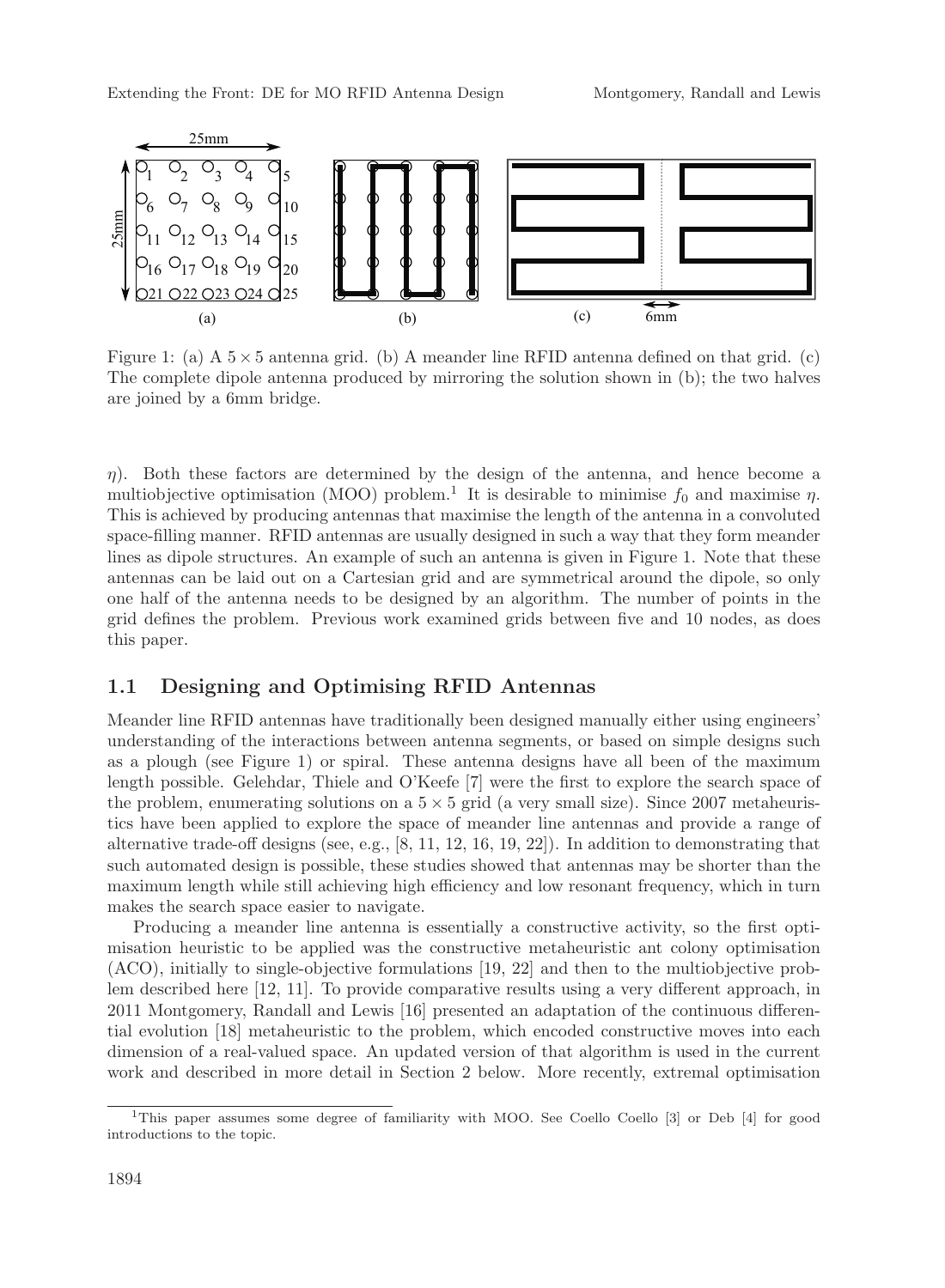has also been applied to the problem [8].

Although posed as a MOO problem, not all regions of the Pareto front are of equivalent interest, with solutions of lower resonant frequency (yet highest efficiency possible) preferred. Most previous applications of heuristic solvers to this problem aimed to achieve good approximations of the (unknown) Pareto front without incorporating this preference. In order to encourage exploration of (near-)Pareto optimal solutions with lower resonant frequency, the earlier DE work [16] tested a minimum length constraint, which considered any antenna less than half the maximum length as infeasible, and hence dominated by any longer solution. The constraint was placed on antenna length, rather than on objective value, because very short antennas have a tendency to be highly efficient. As that version of the algorithm used a single population of 100 individuals to both generate new solutions and represent the archive of best solutions, these short antennas, once generated, might never be replaced as they were non-dominated in the efficiency objective. The use of the minimum length constraint was successful in increasing the proportion of solutions with low resonant frequency for grid sizes up to eight, but retarded the search in larger grid sizes.

This paper investigates an alternative mechanism to direct the search: biased selection of the working population from a larger archive of non-dominated solutions (sometimes referred to as 'weighted preferences' in the literature). As this is the focus of this work, no comparisons will be made between the current DE algorithm and the prior version, nor with the ACO or EO algorithms. A detailed comparison of the design choices made in the new DE algorithm, including inter-algorithm comparisons, will be presented in a forthcoming work [17].

The next section describes the DE algorithm and its application to RFID antenna design, while Section 3 describes the bias mechanism that will be used. The approach is evaluated in Section 4.

## **2 Differential Evolution for RFID Antenna Design**

DE is a population-based search heuristic that operates in continuous domains and which has been applied successfully to many different problems [18]. Single-objective DE algorithms operate a generational model where, at each iteration, each solution is considered as a target for replacement by a newly generated solution. Adaptations of DE to MOO vary in their similarity to DE for single-objective optimisation [13]. The heuristic solver used in this work is a multiobjective DE/rand/1/exp algorithm that uses Pareto ranking to select between archived and newly generated solutions. This means that it retains the solution mutation mechanism of DE but uses general-purpose MOO mechanisms to manage the population and archive of known good solutions, in this case the non-dominated sorting component of Deb et al.'s NSGA-II [5].

The DE/rand/1/exp algorithm variant was selected previously [16] as the DE/rand/1/<sup>\*</sup> family of algorithms is both widely-used and effective  $[14]$ . The *exp* crossover, which takes contiguous components from an intermediate candidate solution during crossover, is used as prior testing [16] found it to be more effective on this problem than  $DE/rand/1/bin$ .

#### **2.1 Population Archive**

While the previous DE algorithm maintained a single working population that also served as the archive, the present algorithm maintains an independent archive that can, when all solutions within it are non-dominated, grow larger than the population. For each iteration, a new working population is drawn from the archive (Section 3 describes how this may be biased). Then, for each member of the population, a new solution is generated using that population member as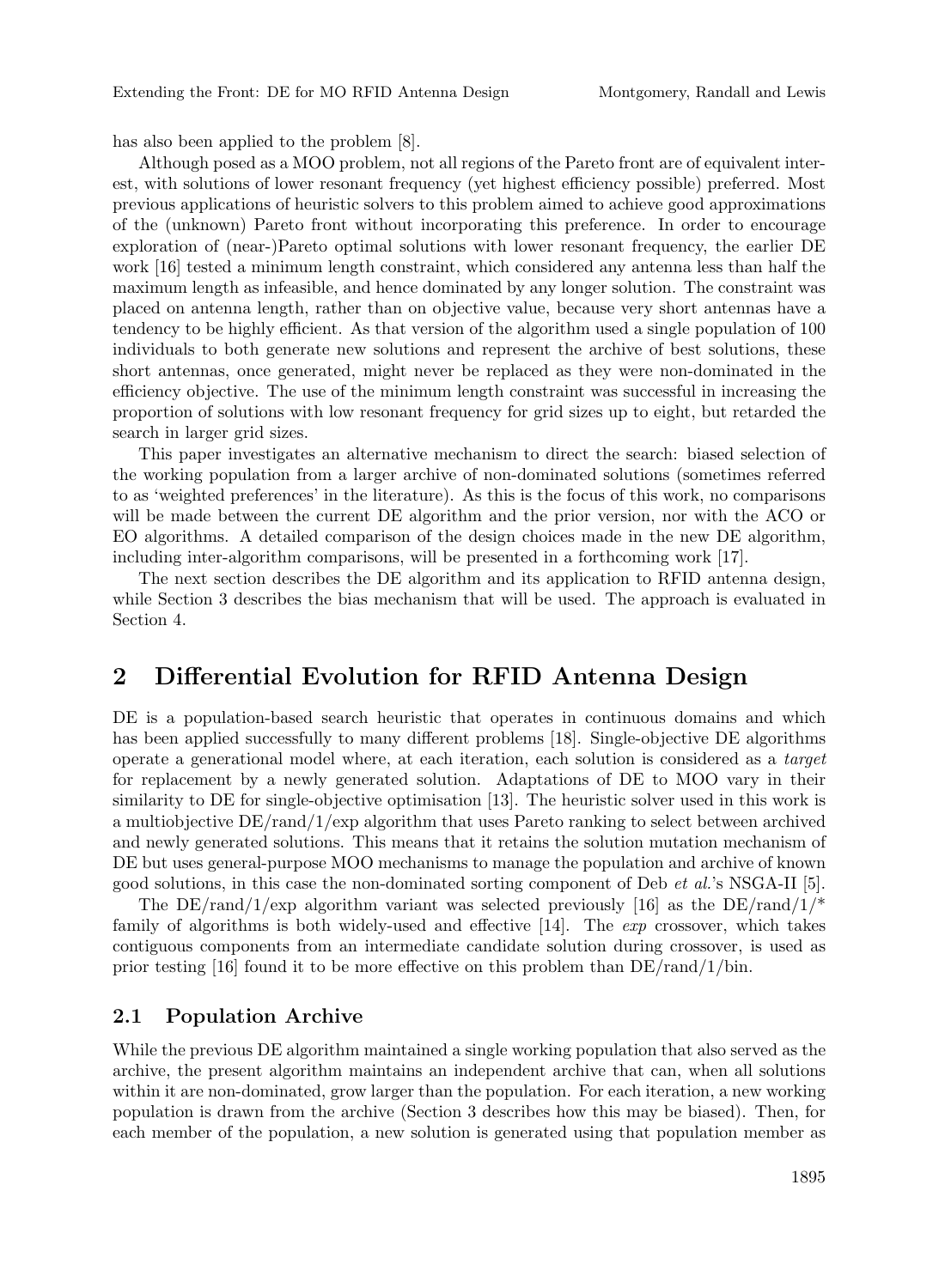| Dimension/step | Value | Position in range             | Antenna                                                                                                              | Dimension/step | Value | Position in range             | Antenna                                                       |  |
|----------------|-------|-------------------------------|----------------------------------------------------------------------------------------------------------------------|----------------|-------|-------------------------------|---------------------------------------------------------------|--|
|                | 0.9   | U<br>$\Omega$<br>$\mathbf{c}$ | $\bullet$ <sub>1</sub> O <sub>2</sub> O <sub>3</sub><br>$O_4$ $O_5$<br>O <sub>6</sub><br>$O_7 O_8$<br>O <sub>9</sub> | 2              | 2.6   | F                             | $\circ$<br>$\circ$<br>$\circ$<br>◉<br>$\circ$<br>$\circ$<br>O |  |
| 3              | 1.3   | $\mathbf{F}$                  | O<br>$\circ$<br>$\circ$<br>$\circ$<br>O                                                                              | $\overline{4}$ | 1.3   | $\mathbf R$<br>$\overline{F}$ | $\circ$<br>O<br>$\circ$                                       |  |

Figure 2: Decoding a vector in continuous space to construct an RFID antenna. The shaded portion of each range indicates the starting node or direction chosen. The range of each dimension [0, 3] is independent of the grid size.

one of the three 'parents' (its role in mutation is the same as target although it will actually compete with all children generated during that iteration). The newly generated solutions are combined with the archive and non-dominated sorting is performed to eliminate the poorest solutions.

#### **2.2 Mapping Antenna Designs to Continuous Space**

Antennas are encoded as a series of construction decisions, beginning with the selection of an initial node along the 'top' edge of the grid, followed by a set of moves expressed in relative directions. This representation, and the use of relative rather than absolute directions, was selected because it has previously been found to be more effective in evolutionary algorithms (EAs) for the related problem of constructing self-avoiding walks [1]. The ability to select a starting node was not present in the previous DE algorithm, which started all antennas from node 1 [16]. This provides access to the complete search space of meander line antennas; the impact of this change will be examined in a forthcoming work. Construction is assumed to be pointing 'down' from this starting node, and proceeds by moving along edges either  $(L)$ eft, (F)orward or (R)ight from successive nodes, until no further edges can be constructed.<sup>2</sup> The maximum number of such instructions on an  $m \times m$  grid is  $m^2-1$ . Thus, including the selection of an initial node, each DE solution is a vector in  $n = m^2$  dimensional space, where the first dimension describes the starting node, the second dimension the relative direction to move from that node, and so on. Each dimension is over the (arbitrary) range  $[0,3]$ , and is divided into three areas corresponding to  $L$ ,  $F$  and  $R$ , respectively.

To encourage the construction of longer antennas, the interpretation of a component's value is altered adaptively such that only currently feasible directions are represented. For example, if only the directions  $L$  and  $F$  are possible from a given node, the corresponding dimension's range is considered to be divided in two, the lower half representing the direction L and the upper half the direction F. Consequently, a value in  $[0, 1)$  represents a tendency to go left at that point, a value in  $(1, 2)$  a tendency to go forward, etc. In this way the solution representation in continuous space has an intuitive correspondence with its discrete counterpart. Figure 2 illustrates this solution encoding and how it is interpreted during antenna construction.

<sup>2</sup>The previous work referred to the forward direction as (S)traight.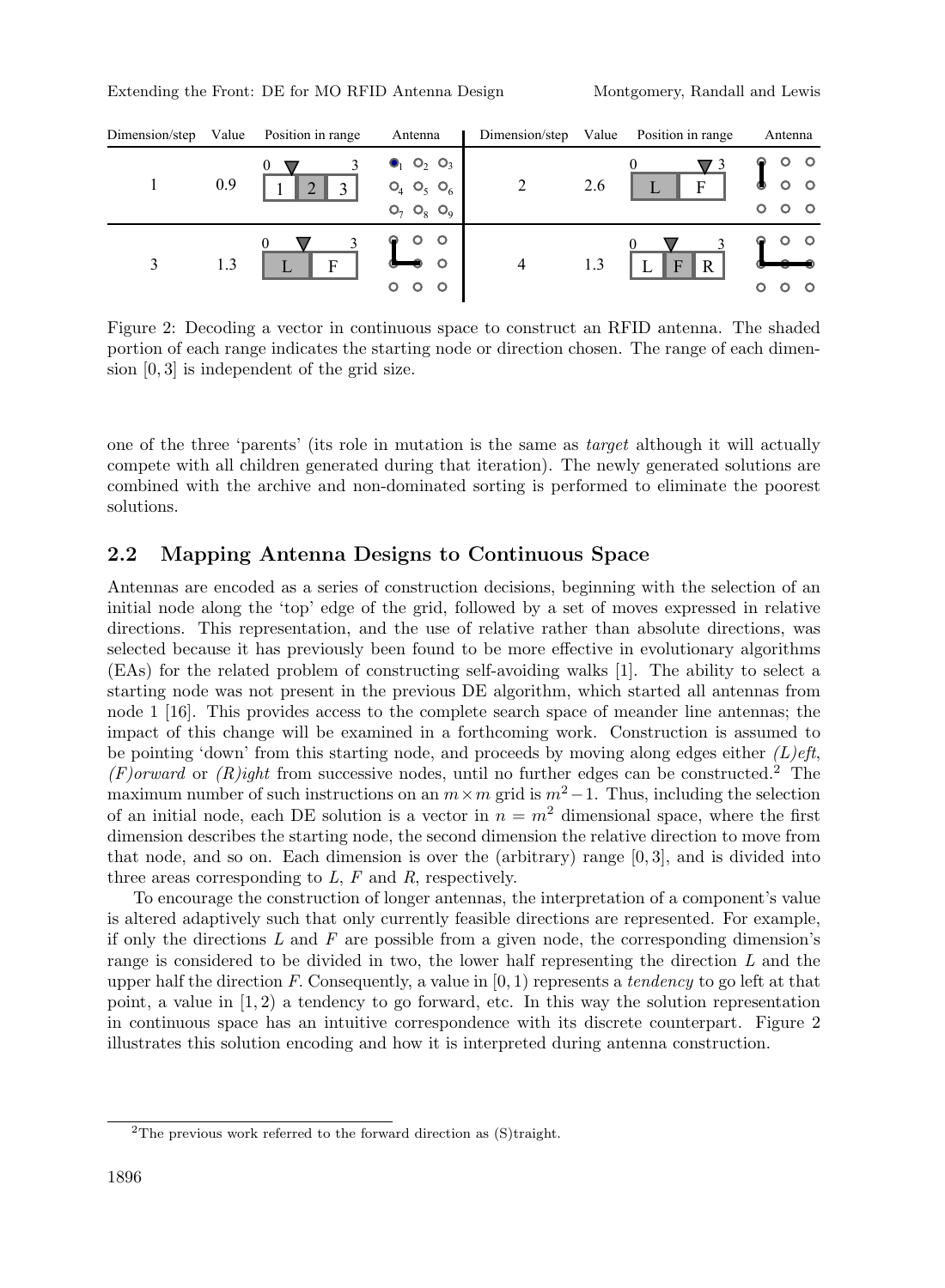#### **3 Directing the Search via Biased Archive Selection**

Zitzler, Brockhoff and Thiele [23] propose a number of weighting (i.e., bias) functions to incorporate user preference information into multiobjective optimisation with hypervolume-based EAs. In the following, assume that each objective value  $x_i$  has been normalised to lie in the range [0,1], where a value of 1 corresponds to the current observed best value for that objective while 0 corresponds to the current observed worst value. Zitzler *et al.* introduce a number of weighting functions for bi-objective problems, including  $w^{ext}$ , which represents a bias towards the best solutions in any objective, and  $w^{asym}$ , which represents a bias towards a single objective:

$$
w^{ext}(x) = \frac{\sum_{i=1}^{m} e^{20 \cdot x_i}}{m \cdot e^{20}}
$$

$$
w^{asym}(x) = e^{20 \cdot x^1} / e^{20}
$$

Friedrich, Kroeger and Neumann [6] later showed how Zitzler *et al.*'s weighting functions can be incorporated into other algorithms that are not based on hypervolume, such as NSGA-II. A key feature NSGA-II is its use of a diversity mechanism based on a measure of how crowded each solution is within its front, i.e., how near it is to its neighbours in objective space. This is applied to the last front and can be used to eliminate crowded solutions to maintain a fixed archive size. (In the present work, crowding is used for this purpose until only a single front exists in the archive, at which point it may grow indefinitely.) In NSGA-II, a solution's *crowding* distance is the sum of the relative distance between its two adjacent solutions in each objective. Solutions at the extreme of each objective are assigned a crowding distance of  $\infty$ . Friedrich *et* al. combine a solution's crowding distance with its bias weight.

The approach used here is an adaptation of  $w^{ext}$  that allows any number of objectives to be weighted by varying degrees:

$$
w^{var} = \frac{\sum_{i=1}^{m} e^{20 \cdot b_i \cdot x_i}}{\sum_{i=1}^{m} e^{20 \cdot b_i}}\tag{1}
$$

where b is a vector of bias weights, which sum to 1. When all weights in b are equal, Equation 1. leads to equivalent bias behaviour as  $w^{ext}$ , while when one weight is 1 (and the others 0) it is equivalent to  $w^{asym}$ .

In the present algorithm, when the archive is larger than the working population and no bias is being used, solutions are drawn from the archive with uniform probability. When the bias is in effect, solutions are drawn in non-increasing order of their crowding distance, which incorporates the bias weighting.

#### **4 Computational Experience**

Experiments concerned grid sizes between  $5 \times 5$  and  $10 \times 10$  with a fixed track width of 1mm and grid dimensions of  $25 \times 25$ mm, as used in both the previous study and Lewis *et al.* [12]. Experiments were conducted on a virtual Linux machine with four processing cores. Solutions were evaluated using a modified version of NEC [2], based on source code from late October 2010 (the same version used in [16]). As the largest antennas can take more than 160 seconds to be evaluated, a solution cache is employed so that rediscovered solutions are not re-evaluated. Four solutions are evaluated simultaneously (one per core), so any runtimes mentioned below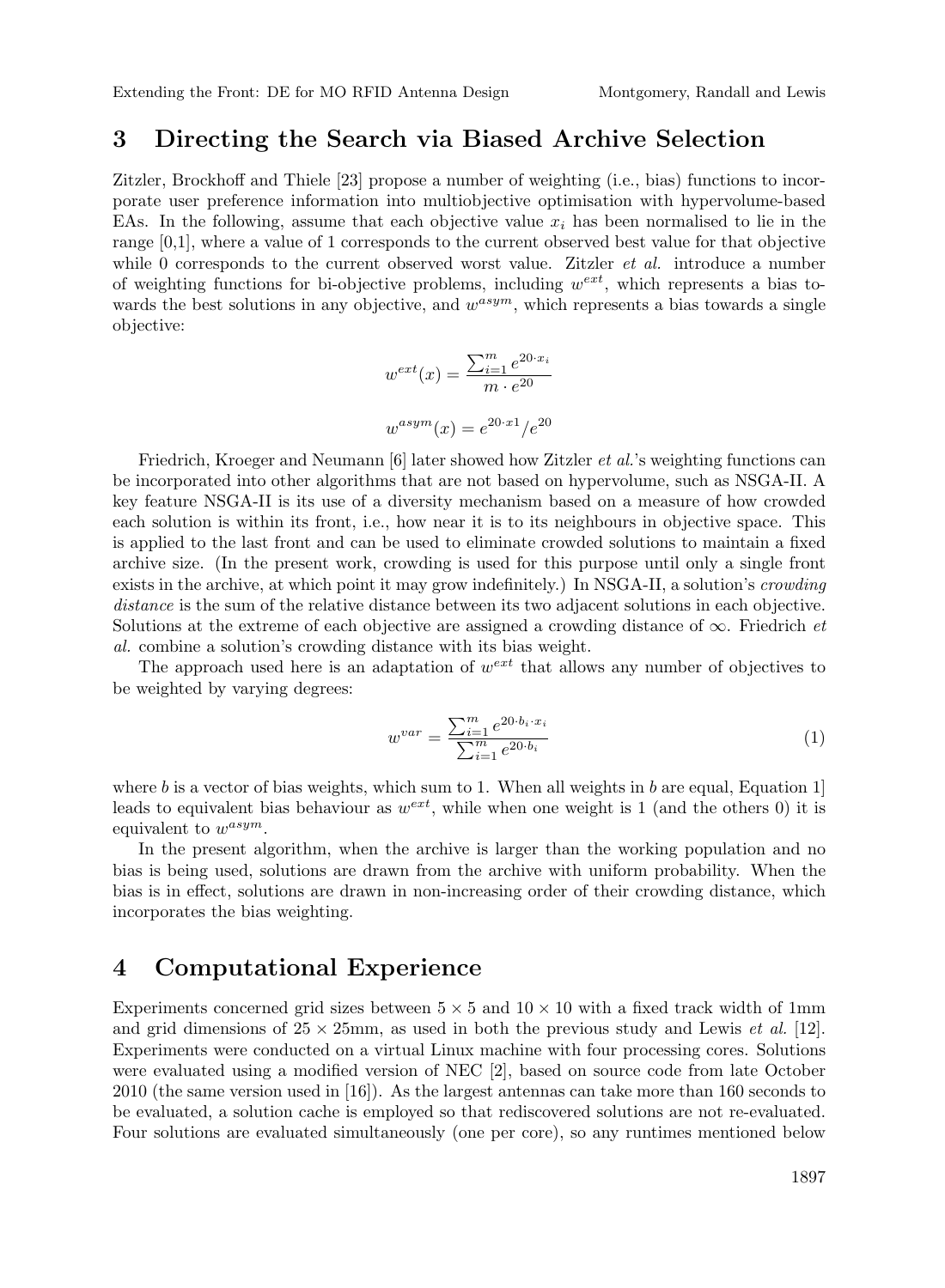

Figure 3: Distributions over  $f_0$  for  $7 \times 7$  problem with different biases towards  $f_0$ 

represent approximately one quarter of the total computing time required. Solution evaluation thus dominates computation time, with runs on the largest grid size of  $10 \times 10$  taking approximately one day wall clock time, with the DE algorithm (and any bias mechanism employed) occupying only a few minutes of this time.

Prior work [16] found that a  $DE/rand/1/exp$  algorithm with crossover  $Cr = 0.99$  and vector scale factor  $F = 0.8$  worked well with this problem model, so the same configuration is used here. The algorithm's working population (and archive) begin with 50 randomly initialised solutions. This is half the size used in the previous work, where the population also served as archive, as an external archive is now available and smaller populations have been shown to work well with DE [15]. Each run was allowed to produce 10,000 solutions (200 iterations) in addition to the 50 in the initial population. Three variants of the algorithm are examined in the following sections: DE with no bias; DE with the minimum length constraint introduced by Montgomery *et al.* [16], referred to as  $DE_{minL}$ ; and DE with the weighted bias described above, referred to as  $DE_{bias}$ .

#### **4.1 Varying the Bias between Extremes**

An initial study was conducted into the efficacy of the variable weighting mechanism introduced in Section 3. Bias favouring resonant frequency  $f_0$  was varied across five runs on a  $7 \times 7$  grid with values of  $b = 1, 0.53, 0.5, 0.47$  and 0 (the bias values for  $\eta$  are the complement of each). Each bias setting is referred to hereafter as  $b^{bias}$ , as in  $b^{0.47}$ . The values 0.53 and its complement were chosen by inspecting the bias function's landscape to select values likely to produce behaviour intermediate between the extremes and 0.5. The grid size  $7 \times 7$  is large enough for differences to be apparent while having a relatively low runtime (approximately nine hours per run).

Figure 3 shows box plots of the distributions of  $f_0$ , the objective of most interest, for each bias setting. A trend from low to high values of  $f_0$  is apparent. As the data are non-normally distributed a Kruskal-Wallis test was performed across the five distributions, which showed a statistically significant difference existed. Pairwise Mann-Whitney U tests confirmed that most of the differences between pairs of distributions are statistically significant at the 1% level, except between  $b^1$  and  $b^{0.53}$  and between  $b^{0.5}$  and both  $b^{0.47}$  and  $b^0$ .

Biasing the search towards  $f_0$  also increases the size of the final solution set, with the runs  $b<sup>1</sup>$  through  $b<sup>0</sup>$  producing final solution sets of 213, 186, 126, 135 and 131 solutions, respectively. Hypervolume values (not reported but available upon request) also show a trend to better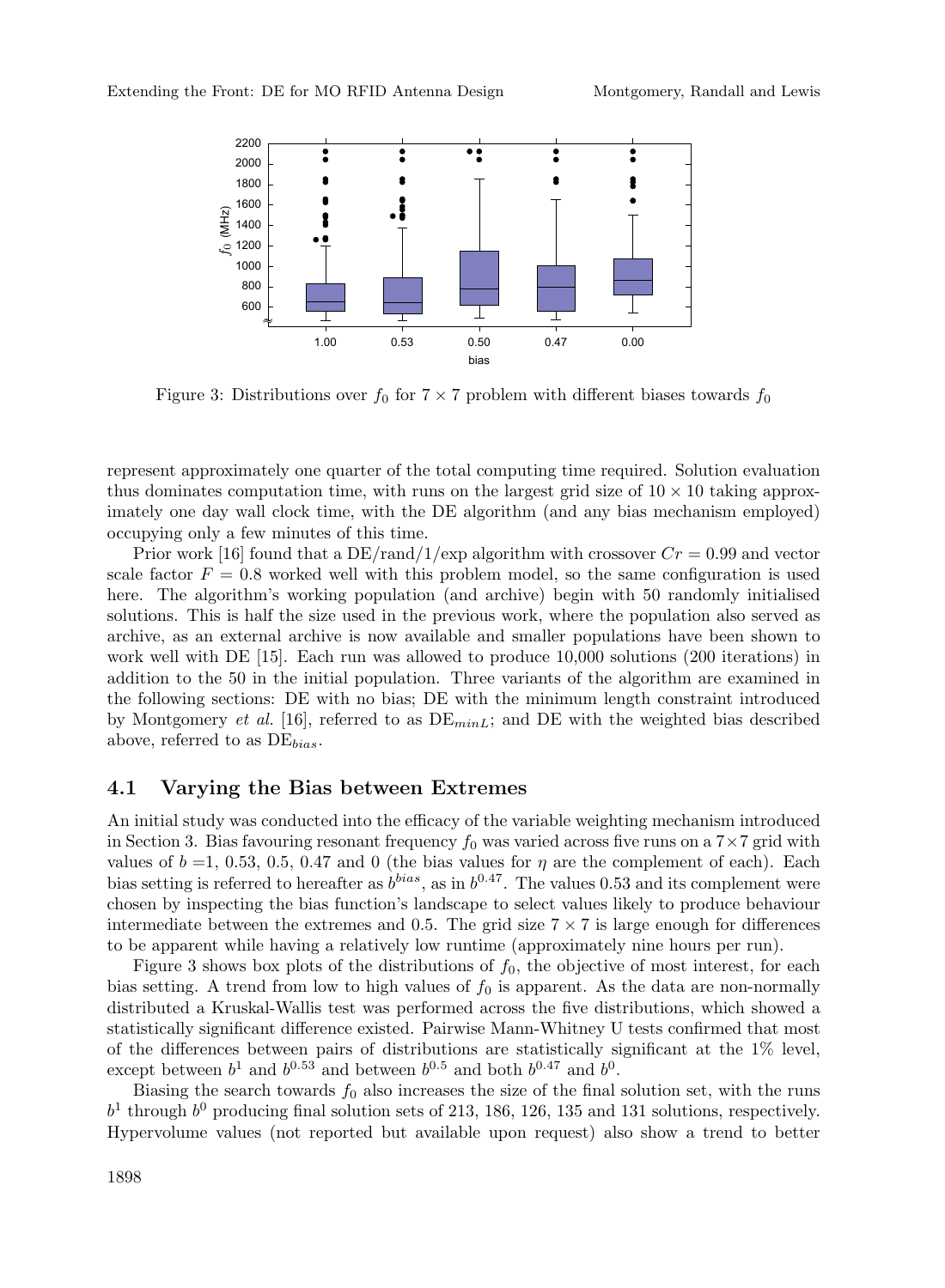

Figure 4: Distributions over  $f_0$  for each run on  $10 \times 10$  problem

attainment surfaces as the bias is increased to 1. Although this study is small, with only a single sample (i.e., distribution) per bias setting, the differences observed and the apparent trend in attainment surface size indicate that bias  $b^1$  (equivalent to the  $w^{asym}$  weighting function) is suitable for directing the search to antennas with low  $f_0$ , so this setting is used by  $DE_{bias}$  in subsequent experiments.

#### **4.2 Biasing the Search toward Lower Resonant Frequency**

In the following experiments DE,  $DE_{minL}$  and  $DE_{bias}$  (with bias  $b^1$ ) were run across five random seeds on each grid size from  $5 \times 5$  to  $10 \times 10$ . Figure 4 shows the distributions over  $f_0$  achieved in each run of the three algorithms on the  $10 \times 10$  grid. DE<sub>bias</sub> is clearly superior to DE in producing antennas with low  $f_0$ . The distributions for  $DE_{minL}$  indeed focus on lower  $f_0$ solutions, since by excluding antennas below half length it also excludes solutions with  $f_0$ greater than approximately 1100MHz. However, its performance is still not as good as  $DE_{bias}$ when various metrics are considered.

Table 1 presents summary metrics across the three algorithms: hypervolume, $3$  minimum  $f_0$  present in the solution set, total size of the solution set and number of solutions with  $f_0 \leq 600$ MHz. The best value within each problem size–statistic group is bolded. It is evident that  $DE_{bias}$  not only produces a greater number of solutions but also a greater number of solutions in the area of most interest and, typically, the best solutions in terms of  $f_0$ .

To visualise the distribution of solutions across both objectives, Figure 5 shows the best, median and worst summary attainment surfaces, calculated according to Knowles' [10] approach, for grid sizes  $8 \times 8$  to  $10 \times 10$ . Note these are not the actual solution sets produced but the boundaries within which the best, median or worst solution sets may be found. These confirm that  $DE_{minL}$  can improve on the performance of DE in terms of the area dominated by the solution sets it produces, especially in the number of low resonant frequency solutions produced. However, as was found earlier [16], it appears to reduce the algorithm's ability to 'fill in' the front, especially on the largest grid size. Overall, the use of biased archive selection produces

<sup>&</sup>lt;sup>3</sup>Hypervolumes were calculated by subtracting  $f_0$  values from 2,250 (to transform  $f_0$  into a maximisation objective) and multiplying  $\eta$  values by 20 so that both objectives were of similar magnitude. The reported values have been normalised by the maximum possible—but not practically achievable—area determined by these upper bounds, then multiplied by 100 for readability. The original solution sets are available upon request.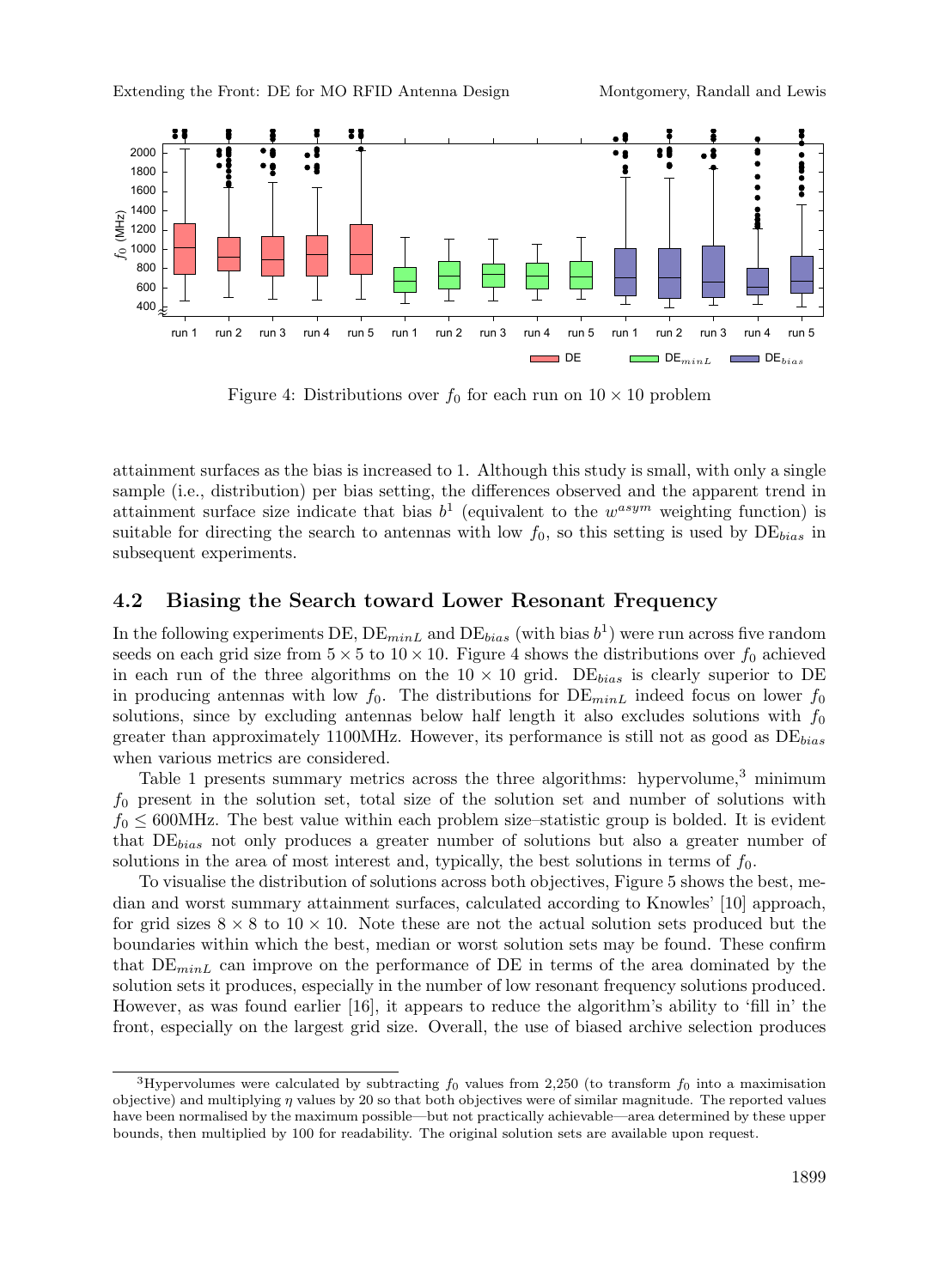|                |                      | Hypervolume |           |                |     | Minium $f_0$ |                |     |     |                |     | total solutions  with $f_0 \leq 600$ |                |  |
|----------------|----------------------|-------------|-----------|----------------|-----|--------------|----------------|-----|-----|----------------|-----|--------------------------------------|----------------|--|
|                |                      |             |           | best med worst |     |              | best med worst |     |     | best med worst |     |                                      | best med worst |  |
| $5 \times 5$   | DE                   |             | 73.8 73.8 | 73.8           |     | 574 574      | 574            | 104 | 103 | 102            | 9   | 9                                    | 9              |  |
|                | $DE_{minL}$          | 73.7        | 73.7      | 73.7           | 574 | 574          | 574            | 101 | 95  | 92             | 9   | 9                                    | 9              |  |
|                | $DE_{bias}$          | 73.8        | 73.8      | 73.8           | 574 | 574          | 574            | 100 | 97  | 97             | 10  | 9                                    | 9              |  |
| $6 \times 6$   | DE                   | 76.2        | 75.5      | 75.4           | 514 | 533          | 536            | 154 | 143 | 140            | 42  | 24                                   | 12             |  |
|                | $DE_{minL}$          | 76.1        | 76.1      | 75.9           | 514 | 516          | 520            | 154 | 143 | 124            | 44  | 31                                   | 26             |  |
|                | $DE_{bias}$          | 76.3        | 76.2      | 76.2           | 514 | 514          | 514            | 188 | 168 | 148            | 67  | 61                                   | 30             |  |
| $7 \times 7$   | DE                   | 77.8        | 77.0      | 76.0           | 472 | 495          | 518            | 195 | 179 | 134            | 48  | 28                                   | 17             |  |
|                | $DE_{minL}$          | 77.9        | 76.4      | 75.3           | 466 | 504          | 529            | 172 | 145 | 130            | 58  | 46                                   | 11             |  |
|                | $DE_{bias}$          | 78.2        | 78.2      | 77.6           | 464 | 464          | 478            | 217 | 197 | 164            | 113 | 87                                   | 41             |  |
| $8 \times 8$   | DE                   | 78.4        | 77.7      | 76.8           | 457 | 476          | 497            | 205 | 183 | 146            | 42  | 33                                   | 25             |  |
|                | $DE_{minL}$          | 77.7        | 77.4      | 76.7           | 468 | 473          | 493            | 190 | 156 | 119            | 63  | 28                                   | 19             |  |
|                | $DE_{bias}$          | 79.5        | 79.2      | 77.0           | 427 | 436          | 492            | 267 | 252 | 191            | 167 | 129                                  | 79             |  |
| $9 \times 9$   | DE                   | 78.6        | 77.6      | 77.0           | 451 | 476          | 488            | 208 | 187 | 172            | 40  | 33                                   | 23             |  |
|                | $DE_{minL}$          | 79.3        | 77.4      | 76.7           | 423 | 471          | 489            | 169 | 146 | 108            | 67  | 30                                   | 23             |  |
|                | $\mathrm{DE}_{bias}$ | 80.3        | 79.8      | 79.4           | 404 | 418          | 431            | 295 | 270 | 222            | 138 | 131                                  | 99             |  |
| $10 \times 10$ | DE                   | 77.9        | 77.4      | 76.6           | 462 | 479          | 496            | 199 | 190 | 181            | 27  | 24                                   | 19             |  |
|                | $DE_{minL}$          | 78.3        | 77.0      | 76.8           | 439 | 466          | 482            | 144 | 128 | 106            | 39  | 35                                   | 30             |  |
|                | $DE_{bias}$          | 80.8        | 79.4      | 79.2           | 390 | 422          | 431            | 266 | 229 | 204            | 113 | 98                                   | 80             |  |

Table 1: Best, median and worst results for hypervolume, minimum  $f_0$ , solution set size and number of solutions with  $f_0 \leq 600$  MHz.

the best results in terms of number of solutions, quality of the front (and its likely proximity to the true Pareto front), and ability to focus on antenna designs with low resonant frequency.

## **5 Concluding remarks**

In the objective space of low resonant frequency and high efficiency RFID antennas, the region of most interest is that containing solutions with lowest resonant frequency. Previous work applied DE to this problem used a minimum antenna length constraint to encourage exploration of this region, but this was only partially successful. The present work used biased selection from the solution archive instead, and was successful in producing high quality attainment surfaces that both extend the solution set's reach along the  $f_0$  objective and produce good coverage along the entire front. The mechanism employed is easily transferable to other population-based techniques for this problem if they use (or can use) separate archive and working populations.

## **References**

- [1] D. Ashlock, K. Bryden, S. Corns, and J. Schonfeld. An updated taxonomy of evolutionary computation problems using graph-based evolutionary algorithms. In IEEE Congress on Evolutionary Computation, CEC 2006, pages 403–410, 2006.
- [2] G. Burke, A. Poggio, J. Logan, and J. Rockway. NEC Numerical electromagnetics code for antennas and scattering. In Antennas and Propagation Society International Symposium, 1979, pages 147–150, June 1979.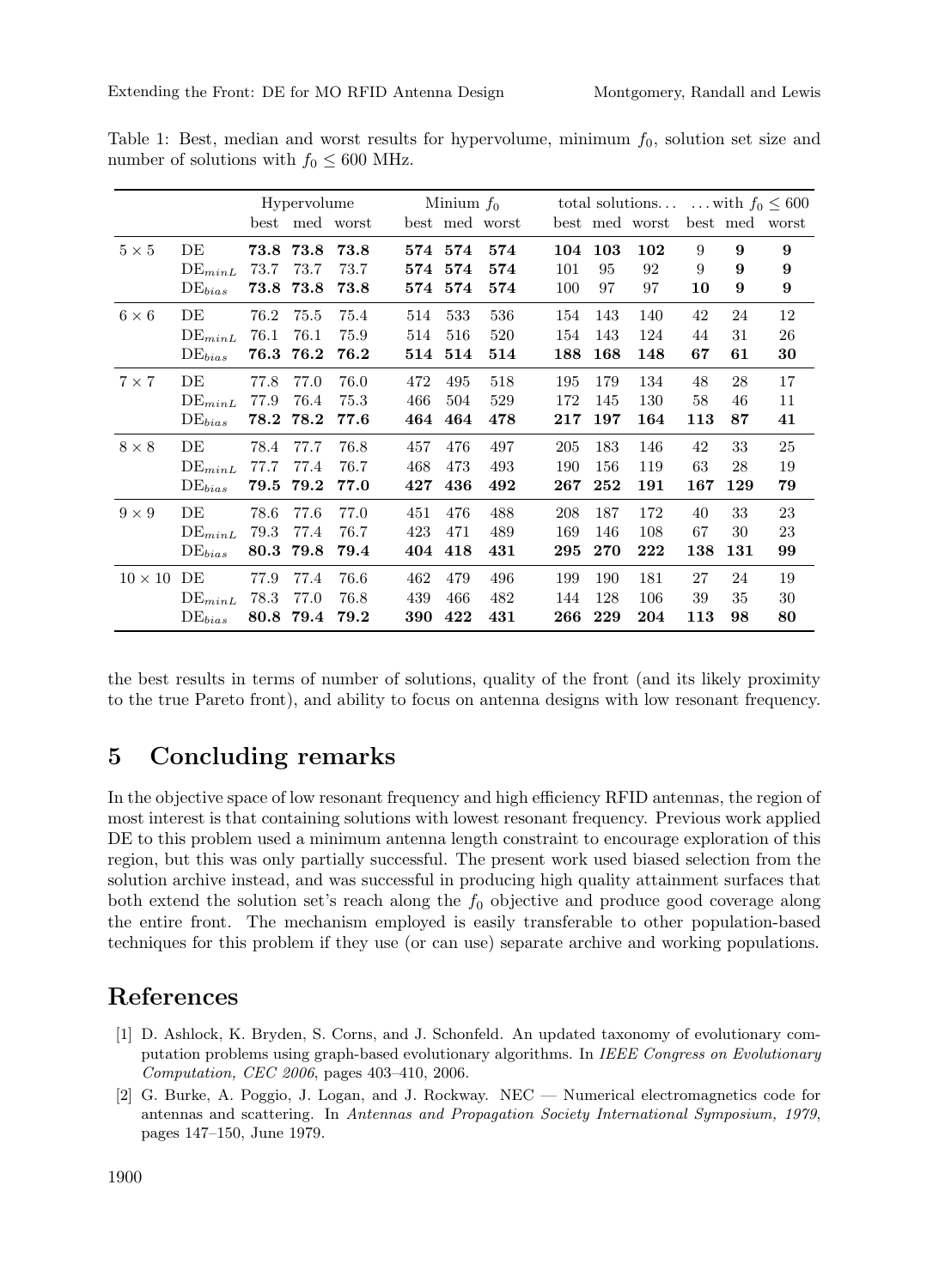

Figure 5: First (best), median and last attainment surfaces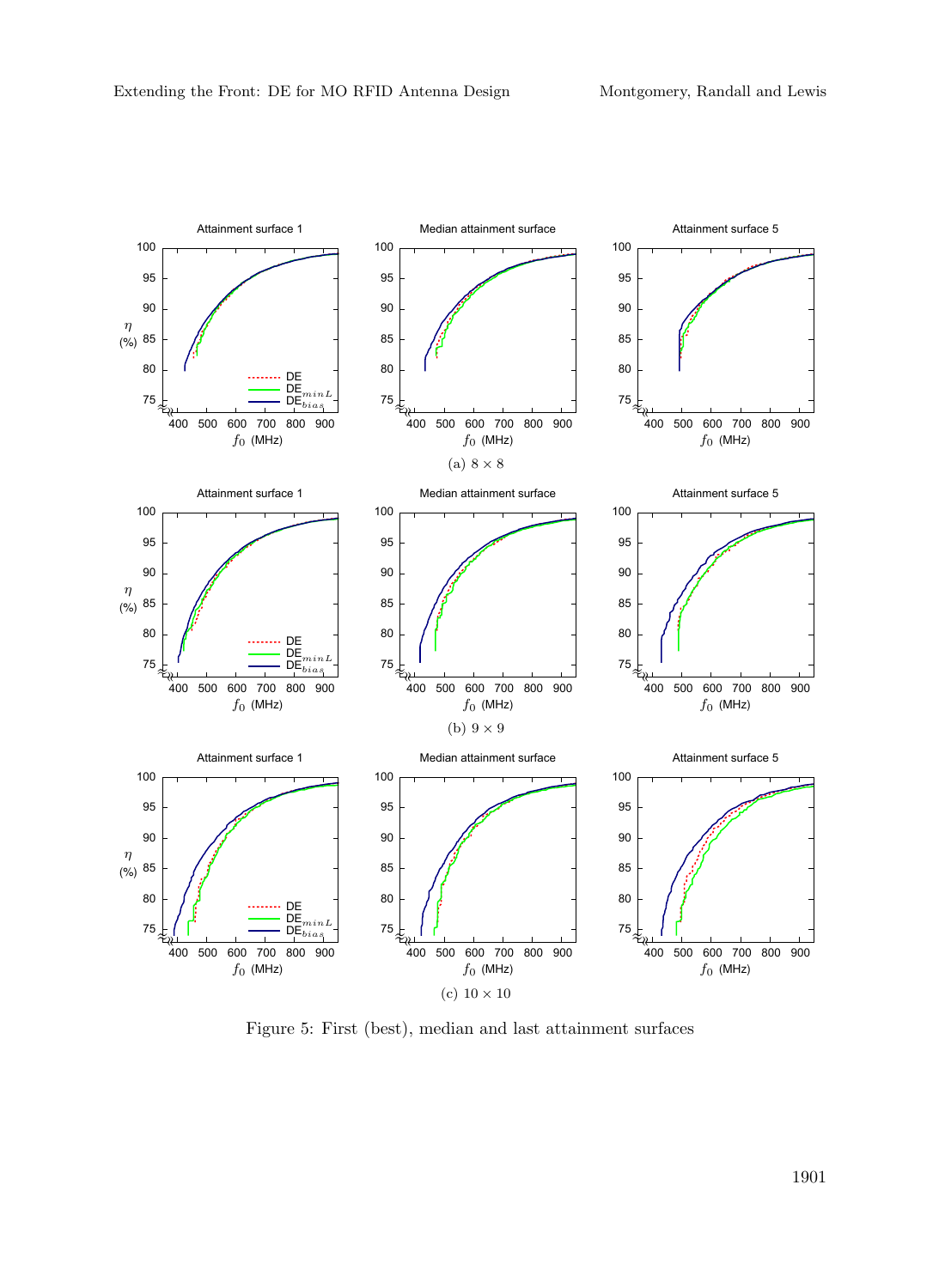- [3] C. Coello Coello. A comprehensive survey of evolutionary-based multiobjective optimization techniques. Knowledge and Information Systems, 1(3):269–308, 1999.
- [4] K. Deb. Multi-Objective Optimization using Evolutionary Algorithms. Wiley, 2002.
- [5] K. Deb, A. Pratap, S. Agarwal, and T. Meyarivan. A fast elitist non-dominated sorting genetic algorithm for multi-objective optimization: NSGA-II. IEEE Trans. Evol. Comput., 6(2):182–197, 2002.
- [6] T. Friedrich, T. Kroeger, and F. Neumann. Weighted preferences in evolutionary multi-objective optimization. In D. Wang and M. Reynolds, editors, AI 2011: Advances in Artificial Intelligence, volume 7106 of Lecture Notes in Computer Science, pages 291–300. Springer, 2011.
- [7] A. Galehdar, D. Thiel, and S. O'Keefe. Antenna efficiency calculations for electrically small, RFID antennas. IEEE Antenna and Wireless Propagation Letters, 6:156–159, 2007.
- [8] P. Gomez-Meneses, M. Randall, and A. Lewis. A multi-objective extremal optimisation approach applied to RFID antenna design. In O. Schutze, editor, EVOLVE - A bridge between probability, set orientated numerics, and evolutionary computation II, volume 175 of Advances in Intelligent and Soft Computing, pages 431–446. Springer, Berlin, 2012.
- [9] M. Keskilammi, L. Sydänheimo, and M. Kivikoski. Radio Frequency Technology for Automated Manufacturing and Logistics Control. Part 1: Passive RFID Systems and the Effects of Antenna Parameters on Operational Distance. The International Journal of Advanced Manufacturing Technology, 21(10):769–774, 2003.
- [10] J. Knowles. A summary-attainment-surface plotting method for visualizing the performance of stochastic multiobjective optimizers. In Fifth International Conference on Intelligent Systems Design and Applications (ISDA V), 2005.
- [11] A. Lewis, M. Randall, A. Galehdar, S. Thiel, and G. Weis. Using ant colony optimisation to construct meander-line RFID antennas. In A. Lewis, S. Mostaghim, and M. Randall, editors, Biologically-Inspired Optimisation Methods: Parallel Algorithms, Systems and Applications, volume 210 of Studies in Computational Intelligence, pages 189–217. Springer-Verlag, 2009.
- [12] A. Lewis, G. Weis, M. Randall, A. Galehdar, and D. Thiel. Optimising efficiency and gain of small meander line RFID antennas using ant colony system. In *Proceedings of the Congress on* Evolutionary Computation, pages 1486–1492, 2009.
- [13] E. Mezura-Montes, M. Reyes-Sierra, and C. Coello Coello. Multi-objective optimization using differential evolution: A survey of the state-of-the-art. In U. Chakraborty, editor, Advances in Differential Evolution, volume 143 of Studies in Computational Intelligence, pages 173–196. Springer, 2008.
- [14] E. Mezura-Montes, J. Velázquez-Reyes, and C. A. Coello Coello. A comparative study of differential evolution variants for global optimization. In Genetic and Evolutionary Computation Conference (GECCO'06), pages 485–492, Seattle, Washington, USA, 2006.
- [15] J. Montgomery. Crossover and the different faces of differential evolution searches. In IEEE CEC 2010, pages 1804–1811, Barcelona, Spain, 2010. IEEE.
- [16] J. Montgomery, M. Randall, and A. Lewis. Differential evolution for RFID antenna design: A comparison with ant colony optimisation. In GECCO 2011, volume 12, pages 673–680, 2011.
- [17] J. Montgomery, M. Randall, and A. Lewis. A continuous solver in discrete space: Adapting differential evolution to meander line RFID antenna design. in prep.
- [18] K. Price, R. Storn, and J. Lampinen. Differential Evolution: A Practical Approach to Global Optimization. Springer, Berlin, 2005.
- [19] M. Randall, A. Lewis, A. Galehdar, and D. Thiel. Using ant colony optimisation to improve the efficiency of small meander line RFID antennas. In Proceedings of the 3<sup>rd</sup> IEEE International e-Science and Grid Computing Conference, 2007.
- [20] K. Seshagiri Rao, P. Nikitin, and S. Lam. Antenna design for UHF RFID tags: A review and a practical application. IEEE Transactions on Antenna Propagation, 53:3870–3876, 2005.